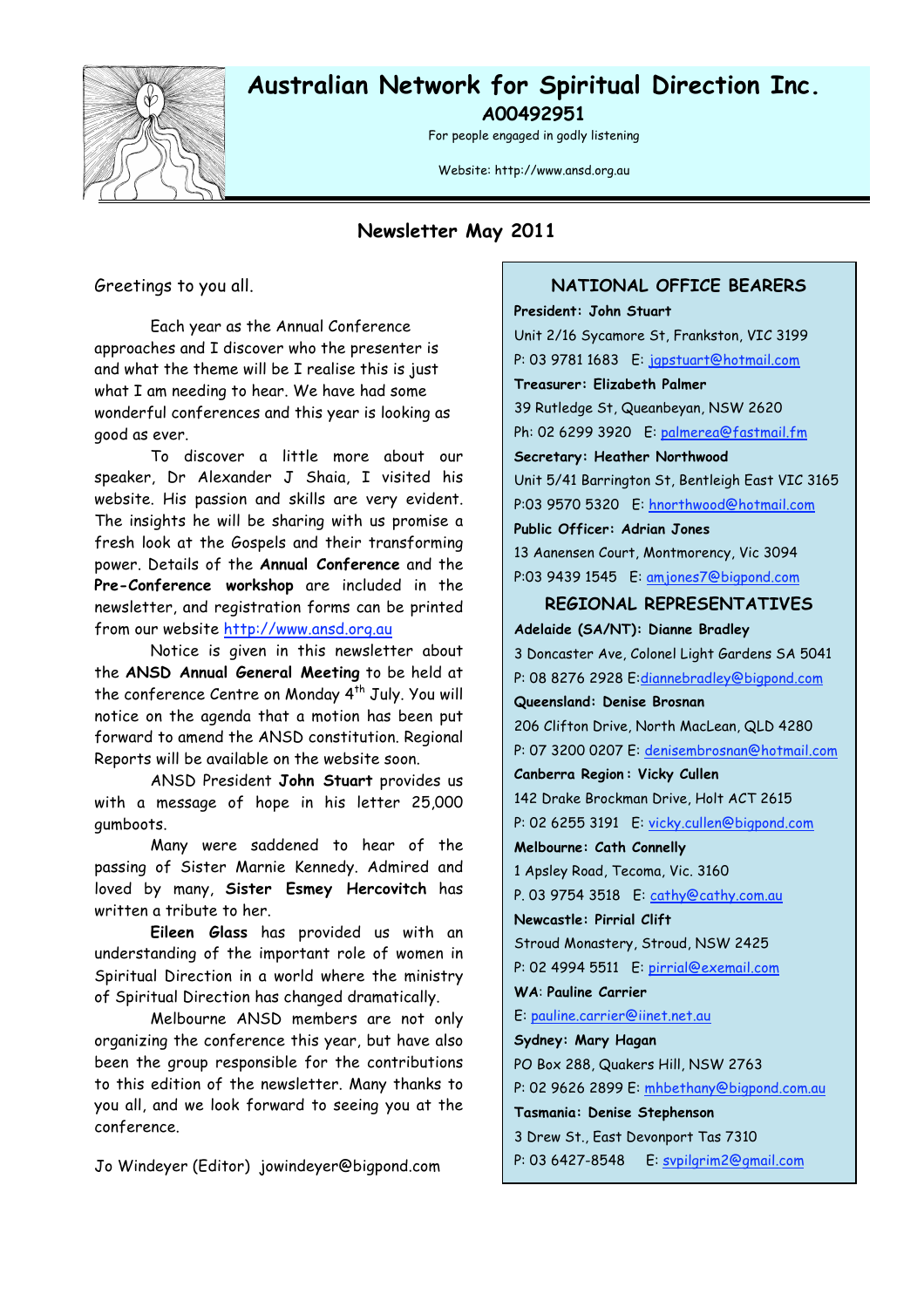# **President's Letter**

### *25.000
Pairs
of
Gumboots*

After the devastation of the Queensland floods two stories emerged that give proof, if it is ever needed, of the depth of generosity and compassion that lie deep in the human heart. The first story is of the selfless act of young Jordan Rice who literally sacrificed his life for his younger brother, Blake, telling the rescuers to help his little brother first. In doing so he was swept to his death by the raging torrent of water. The selfless act at the heart of this tragedy speaks of a generosity of heart and spirit that is truly inspiring.

The second story is of the 25,000 pairs of gumboots that splashed through the Brisbane suburbs after the floods. Brisbane actually sold out of gumboots as the clean up started, following the devastating floods that had swamped the city. In the days after the floods had subsided thousands of people descended on the affected suburbs to help in the clean up. 25,000 pairs of gumboots were sold to people who had volunteered to help their neighbours. Brisbane sold out of gumboots. This was all the more remarkable as these volunteers, by and large, did not know the people they were helping. A compassion in the form of 25,000 pairs of gumboots attested to a collective generosity of spirit that was equally as inspiring.

Yes there were disturbing stories of people looting and thieves preying on their devastated neighbours, but these were in the minority when looking at the bigger picture of generosity and compassion.

As I write this letter there is another story unfolding of the giant tobacco companies waging a war against new Government legislation aimed at restricting the harm done by cigarettes. These companies still refuse to really acknowledge the damage their products do to people. Their ploy now is to play the victim card. Smokers are portrayed as victims of harsh government policies designed to limit their freedom and to show that we are all being treated by heartless government restrictions. Certainly for any of us who have been smokers or still are, we know how difficult it is to quit. But to portray people addicted to cigarettes as victims of harsh government restrictions is a bit much.

The generosity of spirit shown by young Jordan Rice and the compassion of the gumboot brigade are in stark contrast to the desire of the tobacco companies to foster a victim mentality in smokers who need the compassion of the Quit campaign not the rantings of corporate greed.

So much of our work in spiritual direction is to help create a sacred space where people can discover the grace of compassion deep within them. Paula D'Arcy, a spiritual writer in the States, well known to many of us, highlights the need to find this grace within us so as to be able to really appreciate the presence of God. She is part of a group of writers who present daily reflections for Advent and Christmas and for Lent and Easter. In a reflection in her Lent and Easter booklet she writes

> *" Every day I am creating who I am. My circumstances are not the architect of my life. I am. I can be courageous, if I choose to be. I can be self-disciplined. I can be responsible.*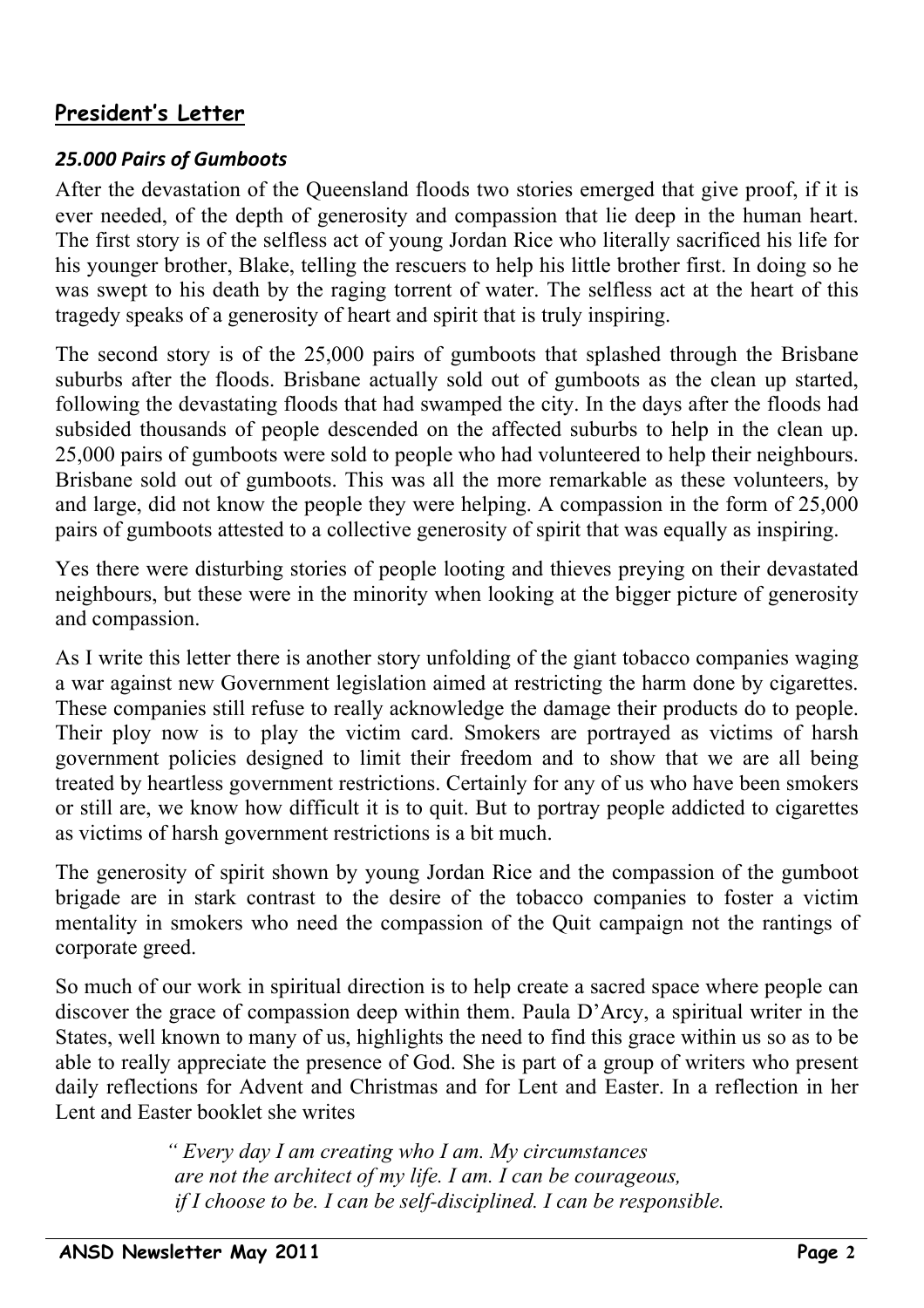*I can refuse the grip of blame and hate. I can stand before my weaknesses, and fight. What is possible, if I am willing to live in a new way?"*

In another piece she tells the story of an old woman in a village in Lithuania, who even in the midst of her poverty served a meal of love. Knowing that it would have cost the old woman dearly, Paula was aware "*at the same moment that the meal was incidental. The force of love reaching out through her was the true meal."*

There is no hint of victimhood here, no "poor, poor pitiful me". There is the grace of being in a sacred space where compassion, in the form of a meal of love, shines out. The selfless act of love by a young boy and the gumboots on the march in Brisbane all attest to the heights and the depth of love that we can all go to. Of course we can all too easily take on the victim role where it is someone else's fault if life does not go the way we want or plan.

As I write this it is Palm Sunday when Jesus was glorified by the crowds as a truly holy man. As we know it did not take too long for the sentiment to change. Within a week the crowd had turned against him. He was harshly judged and executed.

We live in a culture where the nobility of the human spirit shines out. At the same time we live in a very individualistic society where greed and a "me first" attitude typify a lifestyle at the nasty end of a consumer society. In the latest edition of *'Presence'* there is a timely article by David Fouche*.* It is called *'Being Present to Toxic Culture: A Wake-up Call'.* In it he presents a clear case for how our consumer society has and is continually influencing us—both director and directee. We have to be always alert as to how this influence is at work so that the toxic effect of our surroundings do not distract us from our journey into mystery, ourselves and God.

25,000 pairs of gumboots, the example of a young boy sacrificing his life for his brother, the love of an old woman preparing a meal of love all point to us at our best. The tobacco industry and now the gambling industry who are also playing the victim card, the greed of the financial institutions demanding bonuses again even though they were at the heart of the heartbreak of so many millions of people during and after the global financial crisis, point to us at our worst. Ĭ

At this Easter time we stand in the power of what it means to be truly human when we reflect on the power or the cross. A power that is pure folly to those who do not want to see and a power of absolute freedom for those who choose to LIVE as freely as Jesus The Christ did. As Paula D'Arcy says *"What is possible, if I am willing to live in a new way?"* 

Paula D'Arcy is a contributor to a series called *Daybreaks*. There are two series, one for Advent and Christmas and one for Lent and Easter. They are subtitled *Daily Reflections for Lent and Easter and for Advent and Christmas*

# **John Stuart -ANSD President.**

Regional Reports will be available on the ANSD website from 1 June. Would participants at the AGM please read and bring copies with them. Some copies will be available at the AGM for those without internet access.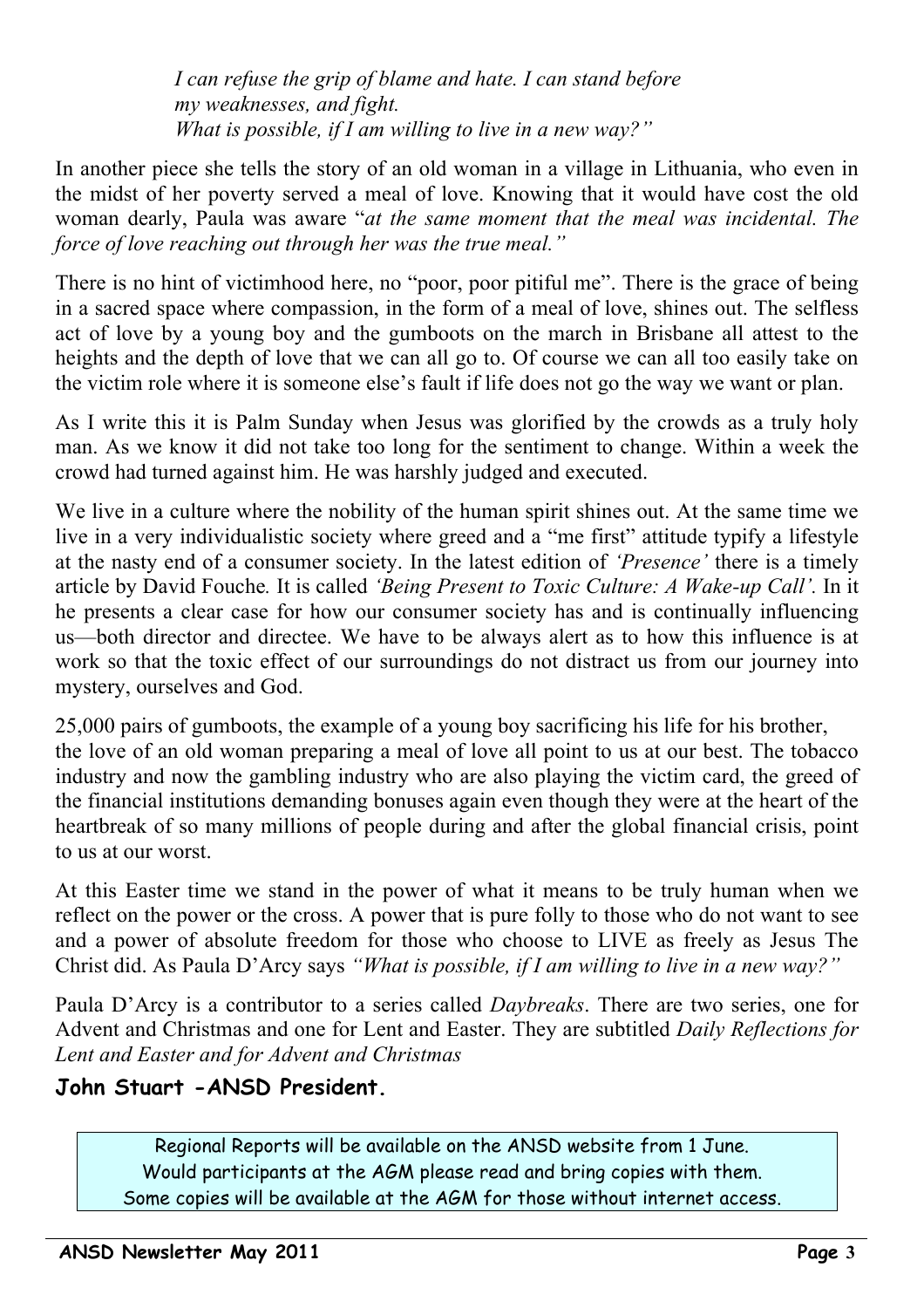### **AUSTRALIAN NETWORK FOR SPIRITUAL DIRECTION Inc. ANNUAL GENERAL MEETING AMBERLEY CONFERENCE CENTRE MELBOURNE Monday 4 July, 2011**

### **Ordinary business:**

- o Welcome
- o Present
- o Apologies
- o Minutes of last AGM
- o Executive Report (President's Report)
- o Financial Report
- o Election of

Treasurer **Secretary** Regional Representatives (at least 5) Membership Committee (3 members not on Executive)

### *Nominations will be accepted from the floor of the meeting, but prior consent to nomination must have been obtained from anyone nominated but not present at the AGM.*

#### **Specific business as indicated below**:

o Notice of motion

Amendment of Constitution That section 10 c)

*ACCOUNTS AND AUDITS. The financial year of the Association is from 1st of January until 31st of December each year The Executive shall ensure that proper books of accounts are kept with respect to the financial affairs of the Association. The Executive shall ensure that such books of account are independently audited each year by an individual or firm being a member of the Australian Society of Accountants or of the Institute of Chartered Accountants in Australia.*

### Be amended to read:

*ACCOUNTS AND AUDITS. The financial year of the Association is from 1st May until April 30th of the following year The Executive shall ensure that proper books of accounts are kept with respect to the financial affairs of the Association. The Executive shall ensure that such books of account are independently audited each year by an individual or firm being a member of the Australian Society of Accountants or of the Institute of Chartered Accountants in Australia.*

- o Brief regional reports
- o ANSD conference 2012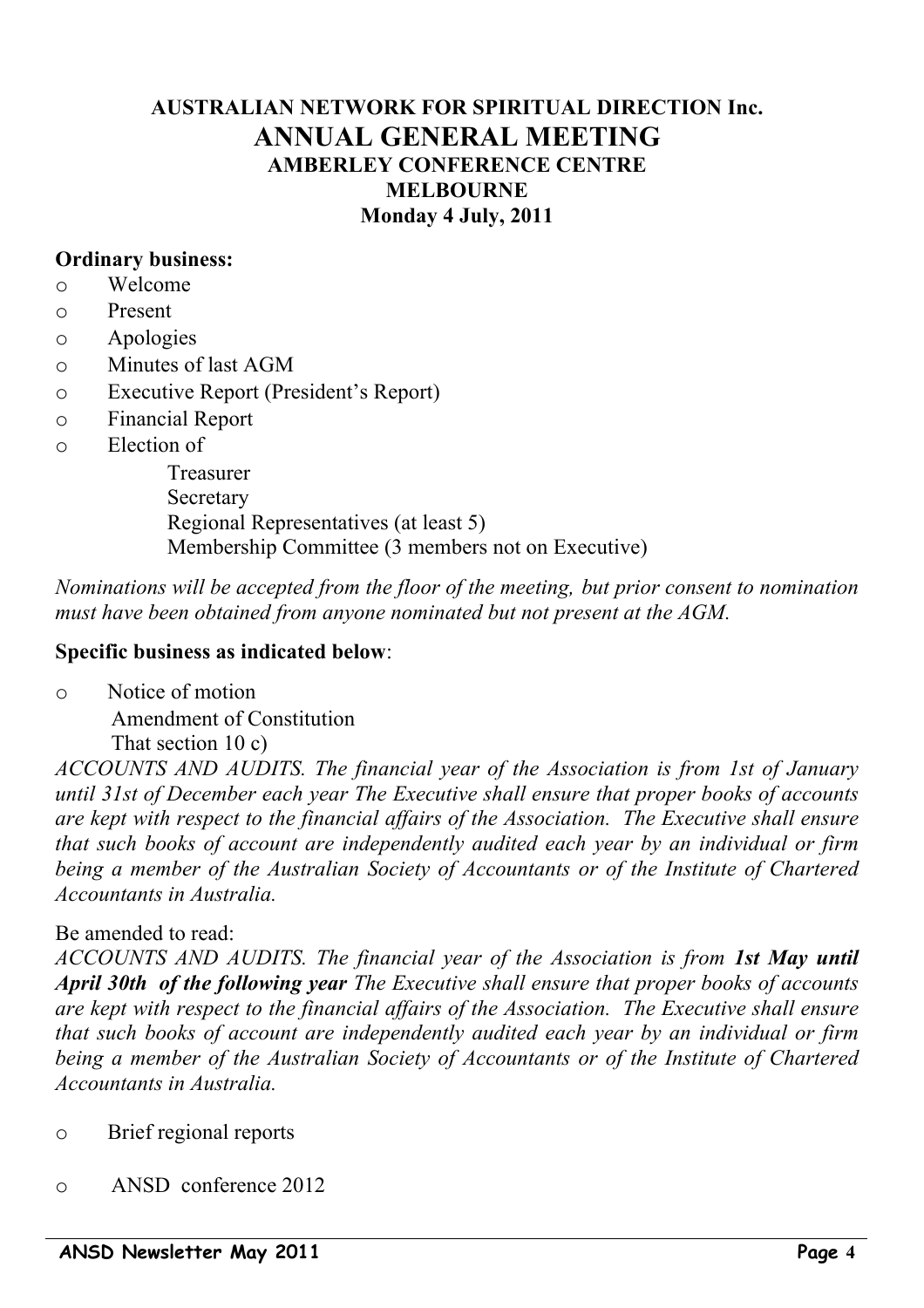# **ANSD NATIONAL CONFERENCE 1ST -4TH JULY 2011 MELBOURNE Amberley Conference and Retreat Centre**

### **The Hidden Power of the Gospels with Dr Alexander J. Shaia PhD**

Alexander is the author of "The hidden Power of the Gospels" in which he shows how the four Gospels "clearly set out a pattern of transformation." He states "There is an important history about the early gospels which has been overlooked. It is an understanding that will completely refresh Christianity and possibly revolutionise the discussion amongst all world religions."

Preceding the conference on Monday 27<sup>th</sup> June – Thursday 30<sup>th</sup> **June is a Professional Development Workshop facilitated by Philip Carter and held at St George's Anglican Church, Malvern.**



# **Women as Spiritual Guides**

The ministry of spiritual direction has a long and valued place in Catholic tradition and there are increasing numbers of people from all walks of life seeking guidance on their spiritual journey.

Although the ministry has often been associated with the role of the priest and even until recent times it was generally thought that only clergy and religious would have a spiritual director, today that situation has changed markedly.

### SPIRITUAL DIRECTION

The diversity of people seeking direction is reflected in the diversity of people training to become spiritual directors. Despite the popular term, the ministry is less about "giving direction' and more about providing a place of deep listening, reflection and discernment on a person's journey into an ever-deepening relationship with God. The term 'spiritual guide' or ' spiritual companion' probably better describes the nature of the relationship and I shall use the terms interchangeably with the more familiar 'spiritual director'.

Throughout the history of the Church, women have exercised the ministry of spiritual direction. Some are better known than others and I give just a couple of examples here. Within the Church of Acts I think the presence of Mary the mother of Jesus at the heart of the community of disciples. Despite the silence of scripture on this point it is likely she was sought out by the disciples as one with a gift to listen, to encourage in times of trial, and with a capacity to support and affirm the faith life and spiritual growth of members of the fledgling Church. This dimension of prayerful listening and presence is an integral aspect of spiritual direction. Likewise, the Desert Mothers who made themselves available to those seekers who ventured into the desert in search of wisdom and guidance witness to the counter-cultural nature of giving prominence to the spiritual journey. They remind us,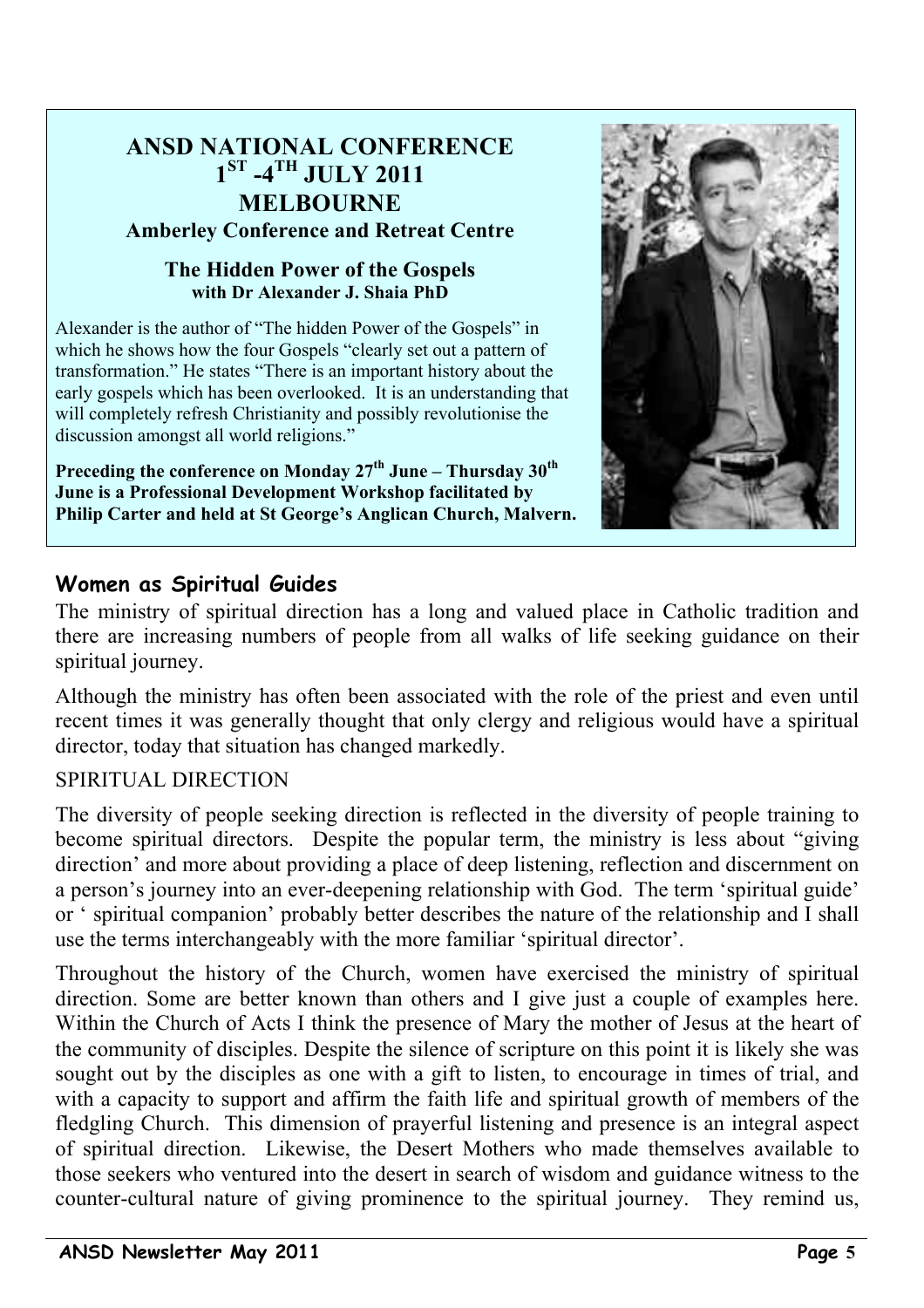somewhat starkly, of the necessity of radical personal engagement in the journey if we are to become guides for others.

As within mainstream culture within the Church the muted voices of women are not necessarily indicative of the role they have played as spiritual guides among the people of God. Consider Julian of Norwich or Teresa of Avila as examples of women who were noted spiritual guides of their times, and who made extraordinary contributions to theology and to the understanding of the relationship of the self with God. At the same time their experience may be understood as reflective of the spiritual journey and understandings of other women whose names we will never know but who were no less recognised as spiritual guides. They witness to the reality that woman, no less than men are graces to be drawn into the most sublime experiences of the mysterious presence and love of God.

The ministry of spiritual direction seeks to understand the presence of God in all of human experience. This challenging and completing vision affirms that in all the circumstances and choices of our lives God is present. Even in the moment of our deepest infidelity God waits, inviting us to choose otherwise, to accept the call to conversion, which will lead us towards life. The hope to which the spiritual director bears witness is that there is no aspect of human experience which is beyond the grace of God. This implies that the director requires particular attributes and carries particular responsibilities as a listener to the intimate spiritual journey of another in response to the mystery of God.

### A PERSON OF PRAYER

The spiritual guide must be first and foremost a person of prayer engaged in her own encounter with mystery, her own relationship with God. She must be in essence a contemplative, growing in awareness of the presence of God in all of her life. She has to be a listener who can hear beyond the spoken word, one who is attuned to the whisperings of the Spirit manifested in the struggles, fears, hopes and joys of her own life and the lives of those she companions. Furthermore as the experience of increasing diversity impacts our communities social networks and workplaces and as dialogue between spiritual and religious traditions developes, the spiritual guide must be well grounded in an understanding of her own tradition. The way to truly honour diverse spiritualities and faith traditions is from the place of one's own experience of faith, informed by sound teaching, consistently prayerful reflection and deepening personal conviction. This is integral to the capacity for openness to whatever understandings the seeker brings to the direction encounter. The spiritual director has to develop the capacity to discern and affirm what is true and life giving in the experience of the seeker and to question falsehood in its various guises. She must herself receive guidance on her spiritual journey.

### A FEMININE PERSPECTIVE

While the attributes outlined are integral to the direction relationship whether exercised by a woman or a man, there are particular gifts or perspectives which women bring to this ministry. The first and obvious perspective is that they bring the experience of one half of the human family and of more than half of the active members of the church. Women bring the experience of being other than masculine; they bring the complementary experience of the feminine. Without this dimension of human experience the Church itself cannot know wholeness. If we profess a belief that each person images God then we have to be alive to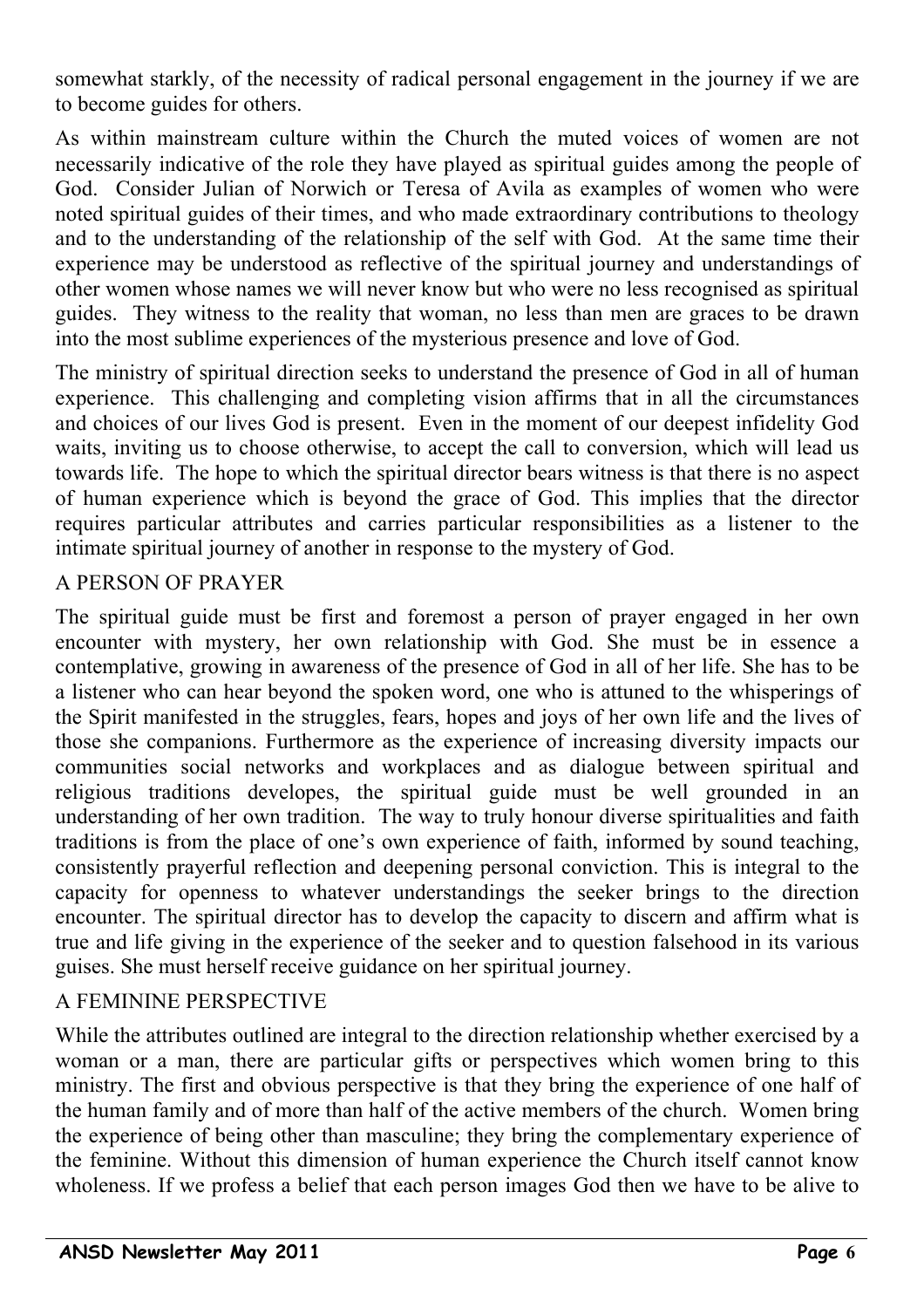that image revealed and understood in the experience of women. More than simply recognising it there is an imperative to seek it out so that the Church itself grows in holiness. Secondly, the historical reality of exclusion within the structures of society and the institutional Church shape the perspective which women bring to ministry. Their experience of life on the margins, of different forms of powerlessness and vulnerability, presents a fertile earth in which to ground an understanding of the human person in relationship with God. Typically what is brought to the spiritual direction encounter includes experiences of pain and struggle, of wounds and infidelity, interwoven with moments of joy and gratitude, of faith and insight, often gleaned in unlikely circumstances. Women know about these experiences. Many women who are spiritual guides have spent a significant part of their lives tending those who are weak within the human family. Whether birthing, nurturing or teaching children, nursing, caring for or offering pastoral support to people who are elderly, who live with disabilities or who suffer the trauma of being displaced, women are familiar with the multi-faceted cry of the human person. They bring a familiarity with the mess of human existence as a seed-bed of hope and a capacity to discern the presence of God in those aspects of human experience which the Beatitudes name; spiritual poverty, grief, the cry for justice, the search for peace.

### LESS FORMAL

Thirdly, the context in which women practise the ministry of spiritual direction is often less formal and therefore potentially more accessible to a wider range of people than what may be available within institutional settings. Someone who has been wounded by relationships within the Church, for example, may find it less threatening to speak to a woman than to a priest or indeed to anyone in a position of power in the institution. It is often women who are in touch with people who because of their age, ethnicity, disability, illness, or approaching death, are living outside the mainstream of society for the Church. Because these people are receiving support from women it is usually to those women that the request for spiritual companionship will be addressed.

Finally there is a prophetic dimension which women bring to the ministry. The ministry itself claims an inherently prophetic dimension in the way it "calls attention to the presence of God in all of life" (Mission Statement of the Australian Ecumenical Council for Spiritual Direction), and the presence of women as spiritual guides in our faith communities is a reminder of the spiritual gifts which are yet to be fully acknowledged and exercised within the Church at large. As we mark the tenth anniversary of the bishop's response to the report *Woman and Man: One in Christ Jesus* and celebrate the positive developments that have taken place and that are unfolding, we remain aware that we are not yet the Church which Jesus calls us to be. In the face of this reality, women spiritual guides represent both a sign of hope and a call to deeper listening and reflection.

Today women of diverse backgrounds and life experiences are training for and practising the ministry of spiritual direction. They offer the companionship, prayerful presence, listening and discernment which enable individuals to enter into a deeper life of prayer and openness to the invitation of God in their lives. As well, women spiritual guides are animating retreats and prayer gatherings in many settings, for different groups of people. In exercising this ministry women continue to make an important and distinctive contribution to the life and mission of the Church.